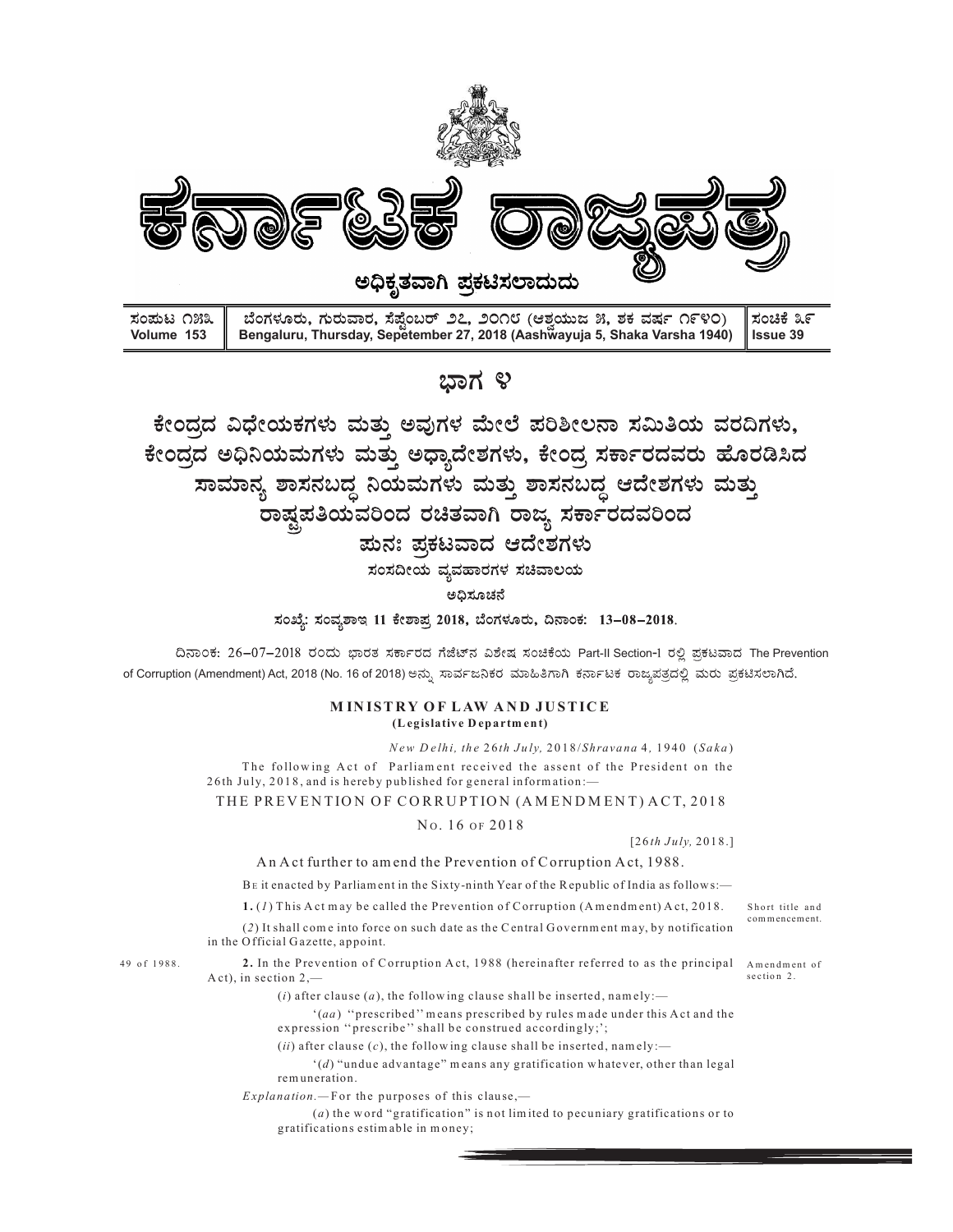(b) the expression "legal remuneration" is not restricted to remuneration paid to a public servant, but includes all remuneration which he is permitted by the Government or the organisation, which he serves, to receive.'.

Amendment 3. In section 4 of the principal Act, for sub-section  $(4)$ , the following sub-section shall be substituted, namely:— of section 4.

> "(4) Notwithstanding anything contained in the Code of Criminal Procedure, 1973, the trial of an offence shall be held, as far as practicable, on day-to-day basis and an endeavour shall be made to ensure that the said trial is concluded within a period of two years:

Provided that where the trial is not concluded within the said period, the special Judge shall record the reasons for not having done so:

Provided further that the said period may be extended by such further period, for reasons to be recorded in writing but not exceeding six months at a time; so, however, that the said period together with such extended period shall not exceed ordinarily four years in aggregate.''.

Substitution of **4.** For sections 7, 8, 9 and 10 of the principal Act, the following sections shall be new sections substituted, namely:—

for sections 7, 8, 9 and 10.

relating to public servant being bribed.

''7. Any public servant who,— Offence

(a) obtains or accepts or attempts to obtain from any person, an undue advantage, with the intention to perform or cause performance of public duty improperly or dishonestly or to forbear or cause forbearance to perform such duty either by himself or by another public servant; or

(b) obtains or accepts or attempts to obtain, an undue advantage from any person as a reward for the improper or dishonest performance of a public duty or for forbearing to perform such duty either by himself or another public servant; or

(c) performs or induces another public servant to perform improperly or dishonestly a public duty or to forbear performance of such duty in anticipation of or in consequence of accepting an undue advantage from any person,

shall be punishable with imprisonment for a term which shall not be less than three years but which may extend to seven years and shall also be liable to fine.

Explanation 1.—For the purpose of this section, the obtaining, accepting, or the attempting to obtain an undue advantage shall itself constitute an offence even if the performance of a public duty by public servant, is not or has not been improper.

Illustration.—A public servant, 'S' asks a person, 'P' to give him an amount of five thousand rupees to process his routine ration card application on time. 'S' is guilty of an offence under this section.

Explanation 2.—For the purpose of this section,—

 $(i)$  the expressions "obtains" or "accepts" or "attempts to obtain" shall cover cases where a person being a public servant, obtains or "accepts" or attempts to obtain, any undue advantage for himself or for another person, by abusing his position as a public servant or by using his personal influence over another public servant; or by any other corrupt or illegal means;

 $(ii)$  it shall be immaterial whether such person being a public servant obtains or accepts, or attempts to obtain the undue advantage directly or through a third party.

2 of 1974.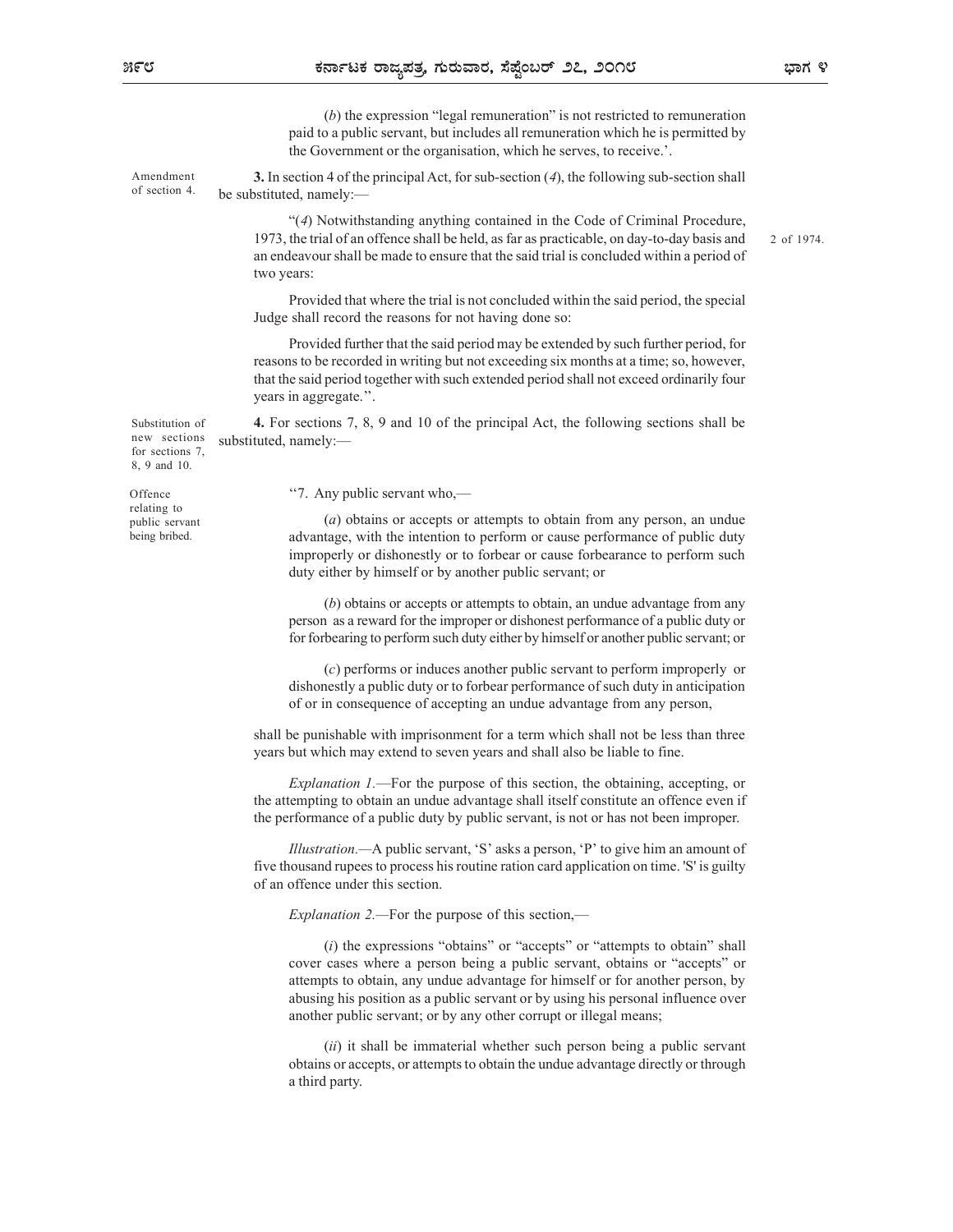''7A. Whoever accepts or obtains or attempts to obtain from another person for himself or for any other person any undue advantage as a motive or reward to induce a public servant, by corrupt or illegal means or by exercise of his personal influence to perform or to cause performance of a public duty improperly or dishonestly or to forbear or to cause to forbear such public duty by such public servant or by another public servant, shall be punishable with imprisonment for a term which shall not be less than three years but which may extend to seven years and shall also be liable to fine.

8. (1) Any person who gives or promises to give an undue advantage to another person or persons, with intention—

 $(i)$  to induce a public servant to perform improperly a public duty; or

 $(ii)$  to reward such public servant for the improper performance of public duty;

shall be punishable with imprisonment for a term which may extend to seven years or with fine or with both:

Provided that the provisions of this section shall not apply where a person is compelled to give such undue advantage:

Provided further that the person so compelled shall report the matter to the law enforcement authority or investigating agency within a period of seven days from the date of giving such undue advantage:

Provided also that when the offence under this section has been committeed by commercial organisation, such commercial organisation shall be punishable with fine.

Illustration.—A person, 'P' gives a public servant, 'S' an amount of ten thousand rupees to ensure that he is granted a license, over all the other bidders. 'P' is guilty of an offence under this sub-section.

Explanation.—It shall be immaterial whether the person to whom an undue advantage is given or promised to be given is the same person as the person who is to perform, or has performed, the public duty concerned, and, it shall also be immaterial whether such undue advantage is given or promised to be given by the person directly or through a third party. shall be public duty concerned, and it shall also be immetrial whether stopped to a person is compelled to give such under advantage.<br>
Provided that the provisions of this section shall not apply where a person is compell

(2) Nothing in sub-section  $(I)$  shall apply to a person, if that person, after informing a law enforcement authority or investigating agency, gives or promises to give any undue advantage to another person in order to assist such law enforcement authority or investigating agency in its investigation of the offence alleged against the later.

such organisation shall be punishable with fine, if any person associated with such commercial organisation gives or promises to give any undue advantage to a public servant intending—

(a) to obtain or retain business for such commercial organisation; or

(b) to obtain or retain an advantage in the conduct of business for such commercial organisation:

Provided that it shall be a defence for the commercial organisation to prove that it had in place adequate procedures in compliance of such guidelines as may be prescribed to prevent persons associated with it from undertaking such conduct.

(2) For the purposes of this section, a person is said to give or promise to give any undue advantage to a public servant, if he is alleged to have committed the offence under section 8, whether or not such person has been prosecuted for such offence.

 $(3)$  For the purposes of section 8 and this section,—

(a) "commercial organisation" means—

 $(i)$  a body which is incorporated in India and which carries on a business, whether in India or outside India;

ಭಾಗ ೪

Offence relating to bribing a public servant by a commercial organisation.

illegal means or by exercise of personal influence. Offence relating to bribing of a

public servant.

Taking undue advantage to influence public servant by corrupt or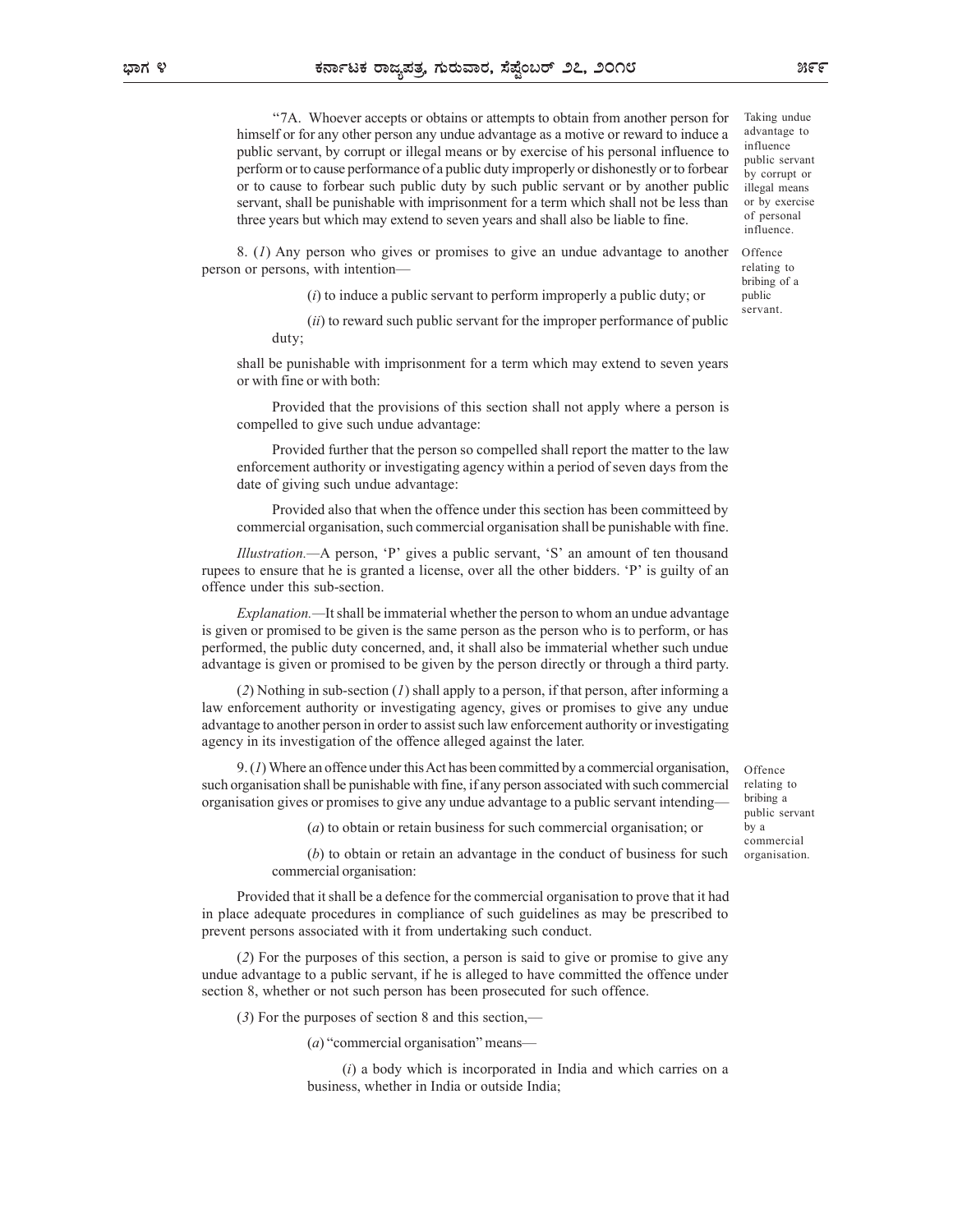(ii) any other body which is incorporated outside India and which carries on a business, or part of a business, in any part of India;

(*iii*) a partnership firm or any association of persons formed in India and which carries on a business whether in India or outside India; or

 $(iv)$  any other partnership or association of persons which is formed outside India and which carries on a business, or part of a business, in any part of India;

(b) "business" includes a trade or profession or providing service;

(c) a person is said to be associated with the commercial organisation, if such person performs services for or on behalf of the commercial organisation irrespective of any promise to give or giving of any undue advantage which constitutes an offence under sub-section (1).

Explanation 1.—The capacity in which the person performs services for or on behalf of the commercial organisation shall not matter irrespective of whether such person is employee or agent or subsidiary of such commercial organisation.

Explanation 2.—Whether or not the person is a person who performs services for or on behalf of the commercial organisation is to be determined by reference to all the relevant circumstances and not merely by reference to the nature of the relationship between such person and the commercial organisation.

Explanation 3.—If the person is an employee of the commercial organisation, it shall be presumed unless the contrary is proved that such person is a person who has performed services for or on behalf of the commercial organisation.

(4) Notwithstanding anything contained in the Code of Criminal Procedure, 1973, the offence under sections 7A, 8 and this section shall be cognizable.

2 of 1974.

(5) The Central Government shall, in consultation with the concerned stakeholders including departments and with a view to preventing persons associated with commercial organisations from bribing any person, being a public servant, prescribe such guidelines as may be considered necessary which can be put in place for compliance by such organisations.

10. Where an offence under section 9 is committed by a commercial organisation, Person in and such offence is proved in the court to have been committed with the consent or charge of connivance of any director, manager, secretary or other officer shall be of the commercial organisation to be guilty of organisation, such director, manager, secretary or other officer shall be guilty of the offence and shall be liable to be proceeded against and shall be punishable with offence. imprisonment for a term which shall not be less than three years but which may extend to seven years and shall also be liable to fine.

> Explanation.—For the purposes of this section, ''director'', in relation to a firm means a partner in the firm.''.

Amendment 5. In section 11 of the principal Act,—

 $(i)$  in the marginal heading, for the words "valuable thing", the words "undue" advantage'' shall be substituted;

 $(ii)$  the words "or agrees to accept" shall be omitted;

(*iii*) for the words "valuable thing", the words "undue advantage" shall be substituted;

(iv) for the words ''official functions'', the words ''official functions or public duty'' shall be substituted.

Substitution of **6.** For section 12 of the principal Act, the following section shall be substituted, namely:— example of the state of the state of the state of the state of the state of the state of the state of the state of the state of the state of the state of the state of the state of the state of the state of the sta new section namely: for section 12.

commercial

of section 11.

ಭಾಗ ೪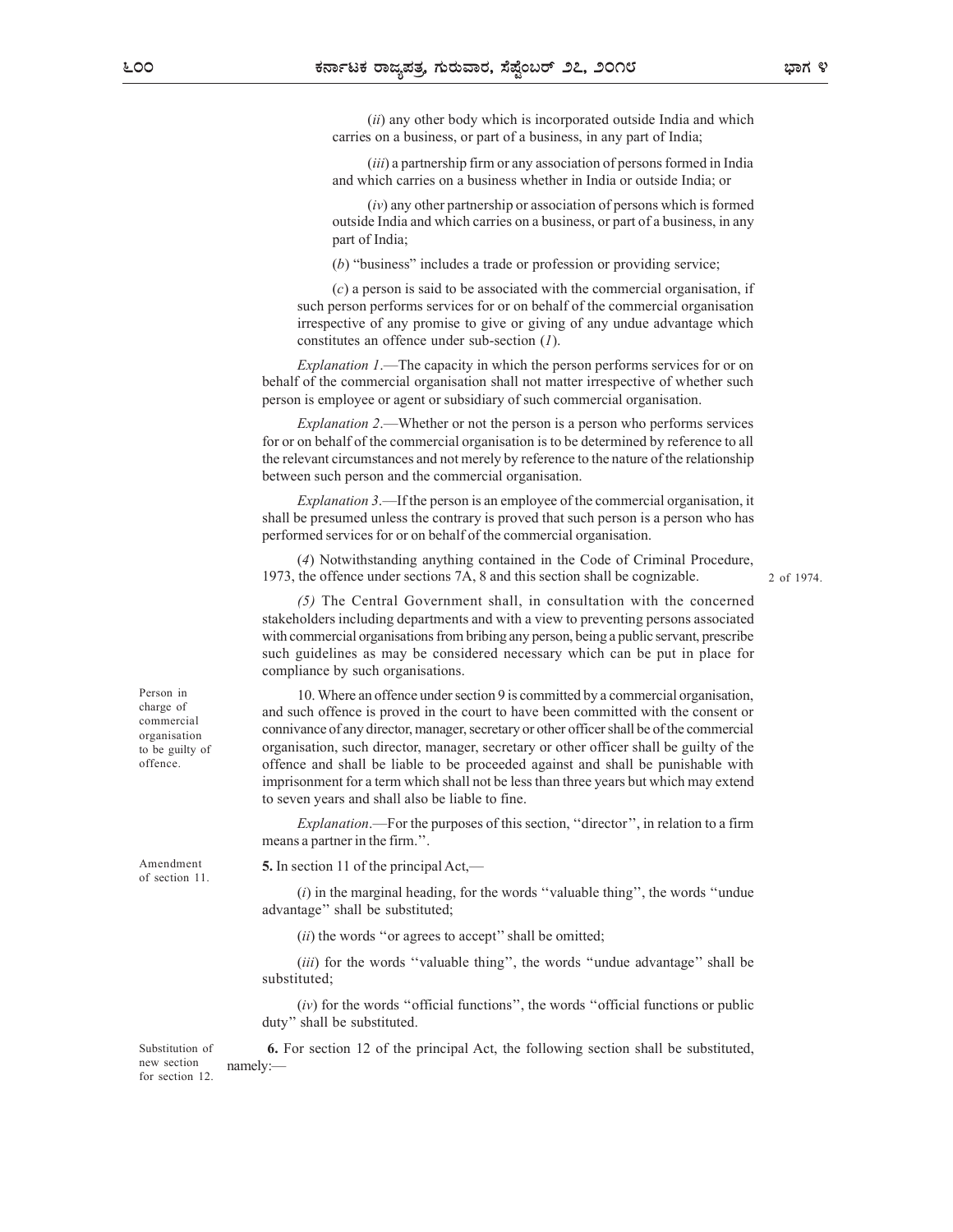"12. Whoever abets any offence punishable under this Act, whether or not that offence is committed in consequence of that abetment, shall be punishable with imprisonment for a term which shall be not less than three years, but which may extend to seven years and shall also be liable to fine.". Punishment

7. In section 13 of the principal Act, for sub-section  $(I)$ , the following shall be substituted, namely:— Amendment of section 13.

 $''(1)$  A public servant is said to commit the offence of criminal misconduct,—

(a) if he dishonestly or fraudulently misappropriates or otherwise converts for his own use any property entrusted to him or any property under his control as a public servant or allows any other person so to do; or

(b) if he intentionally enriches himself illicitly during the period of his office.

Explanation 1.—A person shall be presumed to have intentionally enriched himself illicitly if he or any person on his behalf, is in possession of or has, at any time during the period of his office, been in possession of pecuniary resources or property disproportionate to his known sources of income which the public servant cannot satisfactorily account for.

Explanation 2.—The expression ''known sources of income'' means income received from any lawful sources.".

8. For section 14 of the principal Act, the following section shall be substituted, namely:— neutral namely: the contract of the contract of the contract of the contract of the contract of the contract of the contract of the contract of the contract of the contract of the contract of the contract of the c

"14. Whoever convicted of an offence under this Act subsequently commits an offence punishable under this Act, shall be punishable with imprisonment for a term which shall be not less than five years but which may extend to ten years and shall also be liable to fine.".

9. In section 15 of the principal Act, for the words, brackets and letters "clause (c) or clause  $(d)$ ", the word, brackets, and letter "clause  $(a)$ " shall be substituted.

10. In section 16 of the principal Act,—

(a) for the words, brackets and figures, "sub-section (2) of section 13 or section 14", the words, figures and brackets "section 7 or section 8 or section 9 or section 10 or section 11 or sub-section (2) of section 13 or section 14 or section 15" shall be substituted;

(b) for the word, brackets and letter "clause  $(e)$ ", the word, brackets and letter "clause  $(b)$ " shall be substituted.

11. In section 17 of the principal Act, in the second proviso, for the words, brackets, letter and figure "clause  $(e)$  of sub-section  $(I)$ ", the words, brackets, letter and figure "clause  $(b)$  of sub-section  $(I)$ " shall be substituted.

12. After section 17 of the principal Act, the following section shall be inserted, namely:—

"17A.  $(I)$  No police officer shall conduct any enquiry or inquiry or investigation into any offence alleged to have been committed by a public servant under this Act, where the alleged offence is relatable to any recommendation made or decision taken by such public servant in discharge of his official functions or duties, without the previous approval—

(a) in the case of a person who is or was employed, at the time when the offence was alleged to have been committed, in connection with the affairs of the Union, of that Government;

(b) in the case of a person who is or was employed, at the time when the offence was alleged to have been committed, in connection with the affairs of a State, of that Government;

Substitution of new section for section 14.

Punishment for habitual offender.

Amendment of section 15.

Amendment of section 16.

Amendment of section 17.

Insertion of new section 17A.

Enquiry or Inquiry or investigation of offences relatable to recommendations made or decision taken by public servant in discharge of official functions or duties.

for abetment of offences.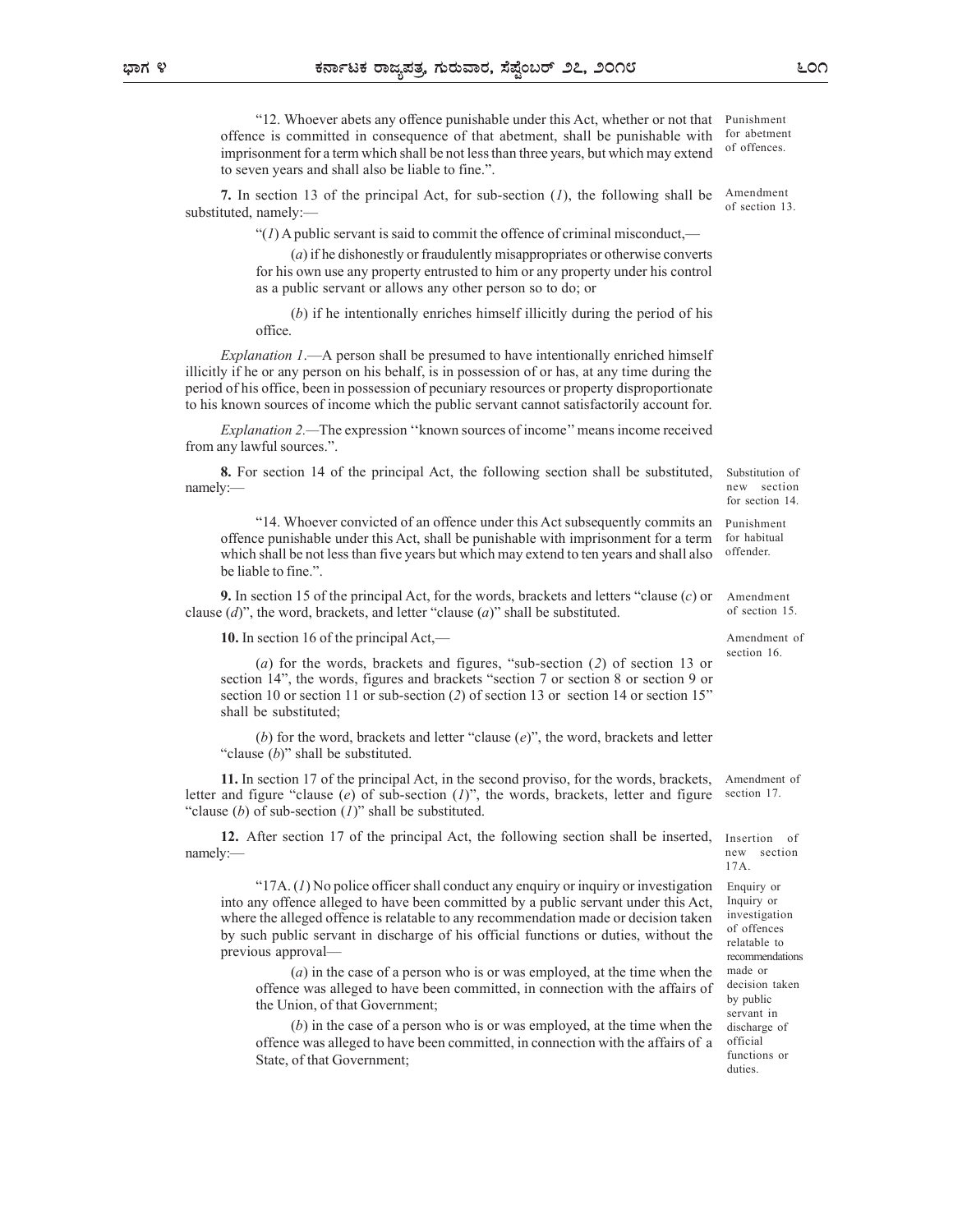(c) in the case of any other person, of the authority competent to remove him from his office, at the time when the offence was alleged to have been committed:

Provided that no such approval shall be necessary for cases involving arrest of a person on the spot on the charge of accepting or attempting to accept any undue advantage for himself or for any other person:

Provided further that the concerned authority shall convey its decision under this section within a period of three months, which may, for reasons to be recorded in writing by such authority, be extended by a further period of one month.''.

Insertion of **13.** After Chapter IV of the principal Act, the following Chapter shall be inserted, namely:— example of the state of the state of the state of the state of the state of the state of the state of the state of the state of the state of the state of the state of the state of the state of the state of the sta new Chapter namely:-

## 'CHAPTER IV A

**Contagration**, **Container And Formular Container And Formular And Formular Set and Container Set and the time when the offence was alleged to have been uch approval shall be necessary for cases involving arrest of a chap** 18A. (1) Save as otherwise provided under the Prevention of Money Laundering Provisions of Act, 2002, the provisions of the Criminal Law Amendment Ordinance, 1944 shall, as far 15 of 2003. Criminal Law as may be, apply to the attachment, administration of attached property and execution Ord. 38 of 1944 to apply of order of attachment or confiscation of money or property procured by means of an 1944. to attachment offence under this Act. 1944. **EXECUTE THE SET THE SET ON A MORE CONSERVANCE CONSERVANCE (2)** For the case of any other person, of the authority competent to recommitted:<br>
(a) in the case of any other person, of the authority competent to recommitted: **EXECUTE THE SET CONDUCE THE CONDUCTER CONDUCT AND THE SET CONDUCT THAN A CONDUCT (C) in the case of any other person, of the authority competent to remain some spot on the spherop of a coepting or attempting to accept an** 

(2) For the purposes of this Act, the provisions of the Criminal Law Amendment Ordinance, 1944 shall have effect, subject to the modification that the references to "District Judge" shall be construed as references to "Special Judge".'. Ord. 38 of 1944.

Amendment of **14.** In section 19 of the principal Act, in sub-section  $(I)$ , section 19

shall be substituted;

 $(i)$  for the words and figures "sections 7, 10, 11, 13 and 15", the words and figures

"sections 7, 11, 13 and 15" shall be substituted; (ii) in clause (a), for the words "who is employed", the words "who is employed, or as the case may be, was at the time of commission of the alleged offence employed"

(iii) in clause  $(b)$ , for the words "who is employed", the words "who is employed, or as the case may be, was at the time of commission of the alleged offence employed" shall be substituted;

 $(iv)$  after clause  $(c)$ , the following shall be inserted, namely:—

"Provided that no request can be made, by a person other than a police officer or an officer of an investigation agency or other law enforcement authority, to the appropriate Government or competent authority, as the case may be, for the previous sanction of such Government or authority for taking cognizance by the court of any of the offences specified in this sub-section, unless—

 $(i)$  such person has filed a complaint in a competent court about the alleged offences for which the public servant is sought to be prosecuted; and

(*ii*) the court has not dismissed the complaint under section 203 of the Code of Criminal Procedure, 1973 and directed the complainant to obtain the sanction for prosecution against the public servant for further proceeding: 2 of 1974.

Provided further that in the case of request from the person other than a police officer or an officer of an investigation agency or other law enforcement authority, the appropriate Government or competent authority shall not accord sanction to prosecute a public servant without providing an opportunity of being heard to the concerned public servant:

Provided also that the appropriate Government or any competent authority shall, after the receipt of the proposal requiring sanction for prosecution of a public servant under this sub-section, endeavour to convey the decision on such proposal within a period of three months from the date of its receipt:

IVA.

under this Act.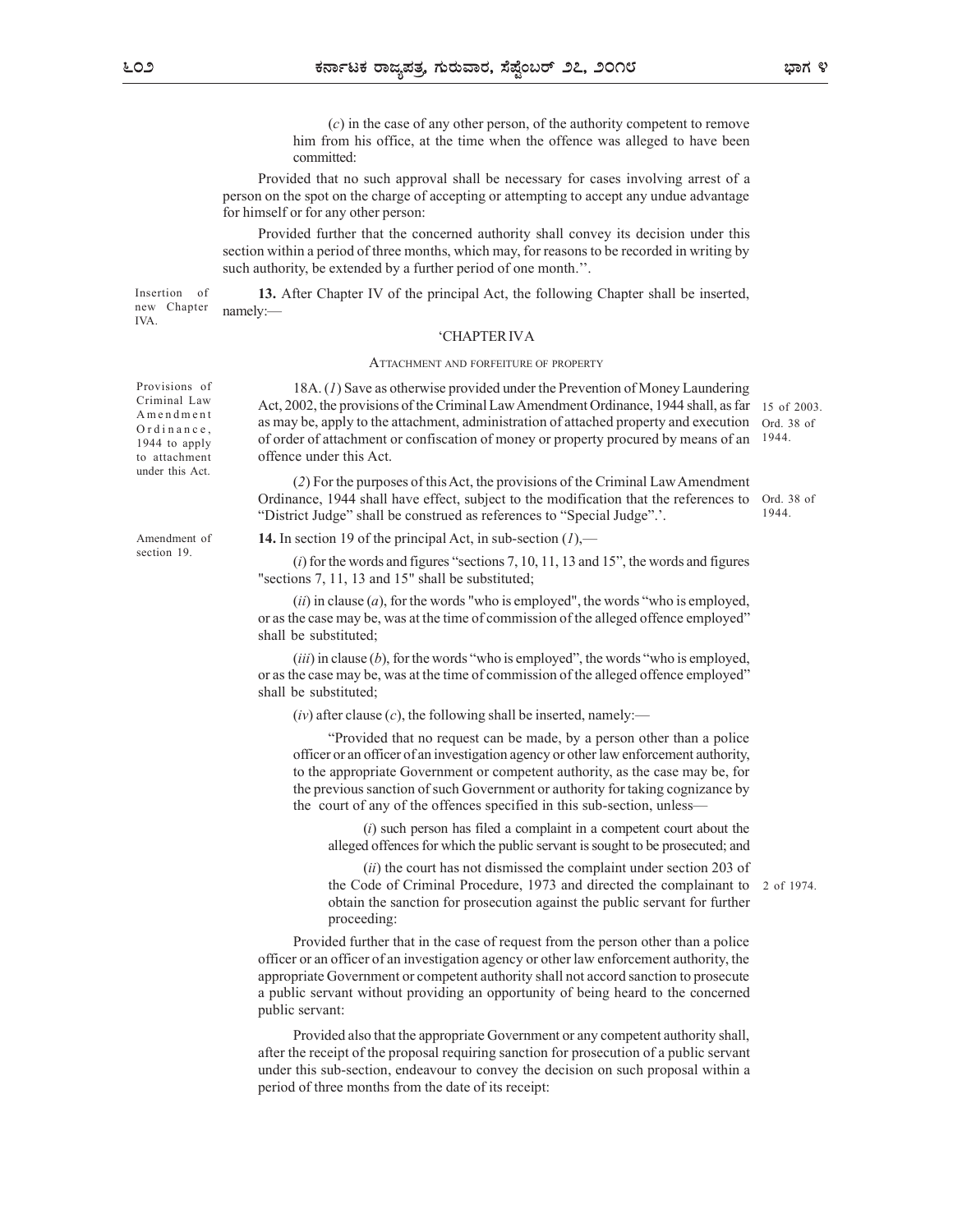Provided also that in case where, for the purpose of grant of sanction for prosecution, legal consultation is required, such period may, for the reasons to be recorded in writing, be extended by a further period of one month:

Provided also that the Central Government may, for the purpose of sanction for prosecution of a public servant, presecribe such guidelines as it considers necessary.

Explanation.—For the purposes of sub-section  $(I)$ , the expression "public servant" includes such person—

(a) who has ceased to hold the office during which the offence is alleged to have been committed; or

(b) who has ceased to hold the office during which the offence is alleged to have been committed and is holding an office other than the office during which the offence is alleged to have been committed.".

15. For section 20 of the principal Act, the following section shall be substituted, namely:— new the contract of the contract of the contract of the contract of the contract of the contract of the contract of the contract of the contract of the contract of the contract of the contract of the contract of t

''20. Where, in any trial of an offence punishable under section 7 or under section 11, it is proved that a public servant accused of an offence has accepted or obtained or attempted to obtain for himself, or for any other person, any undue advantage from any person, it shall be presumed, unless the contrary is proved, that undue he accepted or obtained or attempted to obtain that undue advantage, as a motive or reward under section 7 for performing or to cause performance of a public duty improperly or dishonestly either by himself or by another public servant or, as the case may be, any undue advantage without consideration or for a consideration which he knows to be inadequate under section 11.". is such person—<br>
(c) who has ceased to hold the office during which the offence is alleged to have been<br>
(the who has ceased to hold the office during which the offence is alleged to have been<br>
ditted orticle and is boldi

16. In section 23 of the principal Act,—

(a) in the marginal heading, for the word, figures, brackets and letter substituted;

(b) for the word, brackets and letter "clause  $(c)$ ", the word, brackets and letter "clause  $(a)$ " shall be substituted.

17. Section 24 of the principal Act shall be omitted.

18. After section 29 of the principal Act, the following section shall be inserted, Insertion of namely:— neuron and the set of the set of the set of the set of the set of the set of the set of the set of the set of the set of the set of the set of the set of the set of the set of the set of the set of the set of the

"29A. (1) The Central Government may, by notification in the Official Gazette, make rules for carrying out the provisions of this Act.

(2) In particular, and without prejudice to the generality of the foregoing power, such rules may provide for all or any of the following matters, namely:-

(a) guidelines which can be put in place by commercial organisation under section 9:".

(b) guidelines for sanction of prosecution under sub-section  $(1)$  of

(c) any other matter which is required to be, or may be, prescribed.

So to be madequate under section 11.".<br>
section 23 of the principal Act,<br>
(a) in the marginal heading, for the word, figures, brackets and letter<br>
(b) in the marginal heading, for the word, figures, brackets and letter<br>
( (3) Every rule made under this Act, shall be laid, as soon as may be after it is made, before each House of Parliament, while it is in session, for a total period of thirty days which may be comprised in one session or in two or more successive sessions, and if, before the expiry of the session immediately following the session or the successive sessions aforesaid, both Houses agree in making any modification in the

new section for section 20. Presumption where public servant accepts any Substitution of<br>new section for<br>section 20.<br>The multiplication and the servant<br>servant accepts any<br>undue<br>advantage.<br>A m en d m en t<br>of section 23.

advantage.

undue

Substitution of

of section 23.

Omission of section 24

Insertion new section 29A.

Power to make rules.